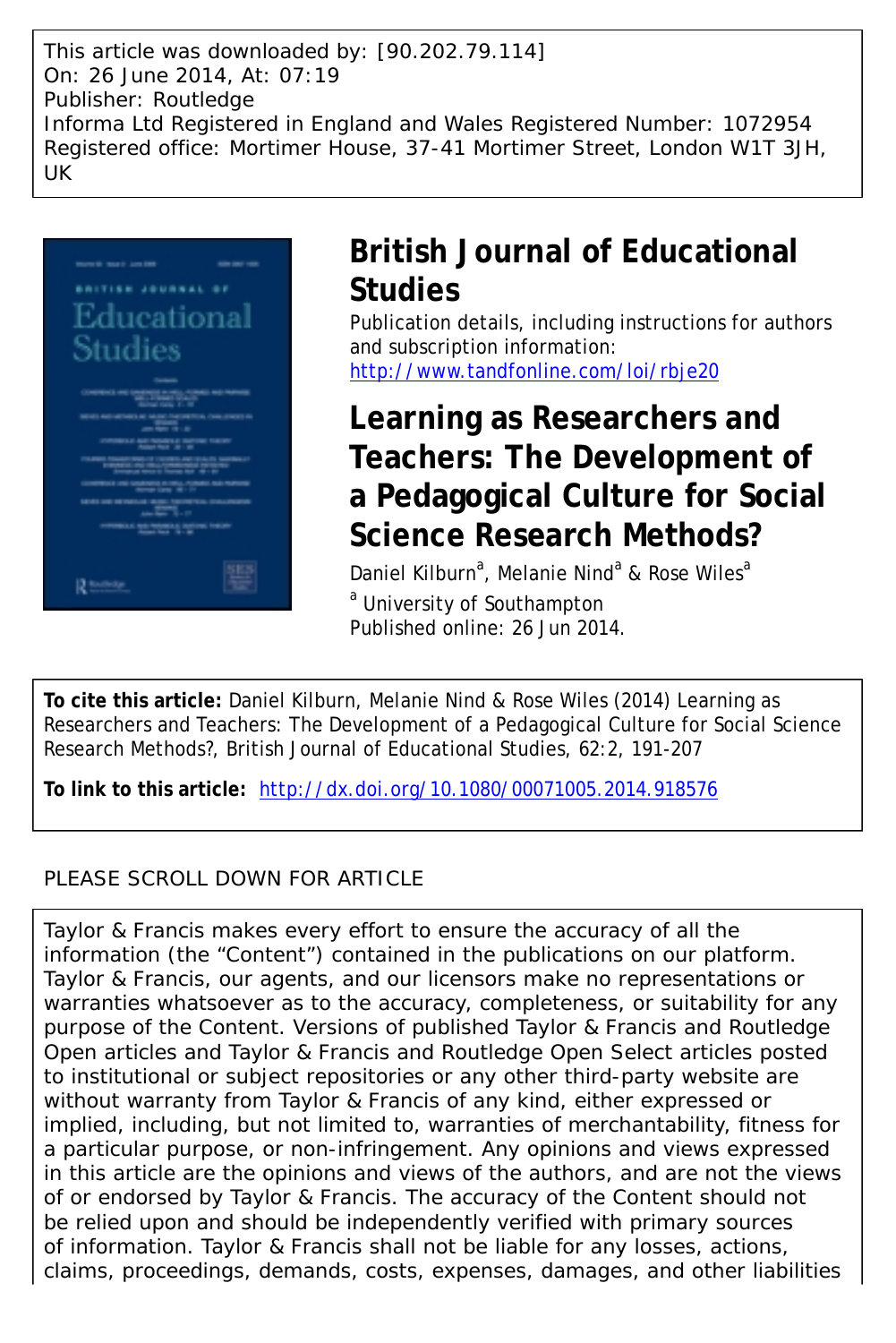whatsoever or howsoever caused arising directly or indirectly in connection with, in relation to or arising out of the use of the Content.

This article may be used for research, teaching, and private study purposes. Terms & Conditions of access and use can be found at [http://](http://www.tandfonline.com/page/terms-and-conditions) [www.tandfonline.com/page/terms-and-conditions](http://www.tandfonline.com/page/terms-and-conditions)

**It is essential that you check the license status of any given Open and Open Select article to confirm conditions of access and use.**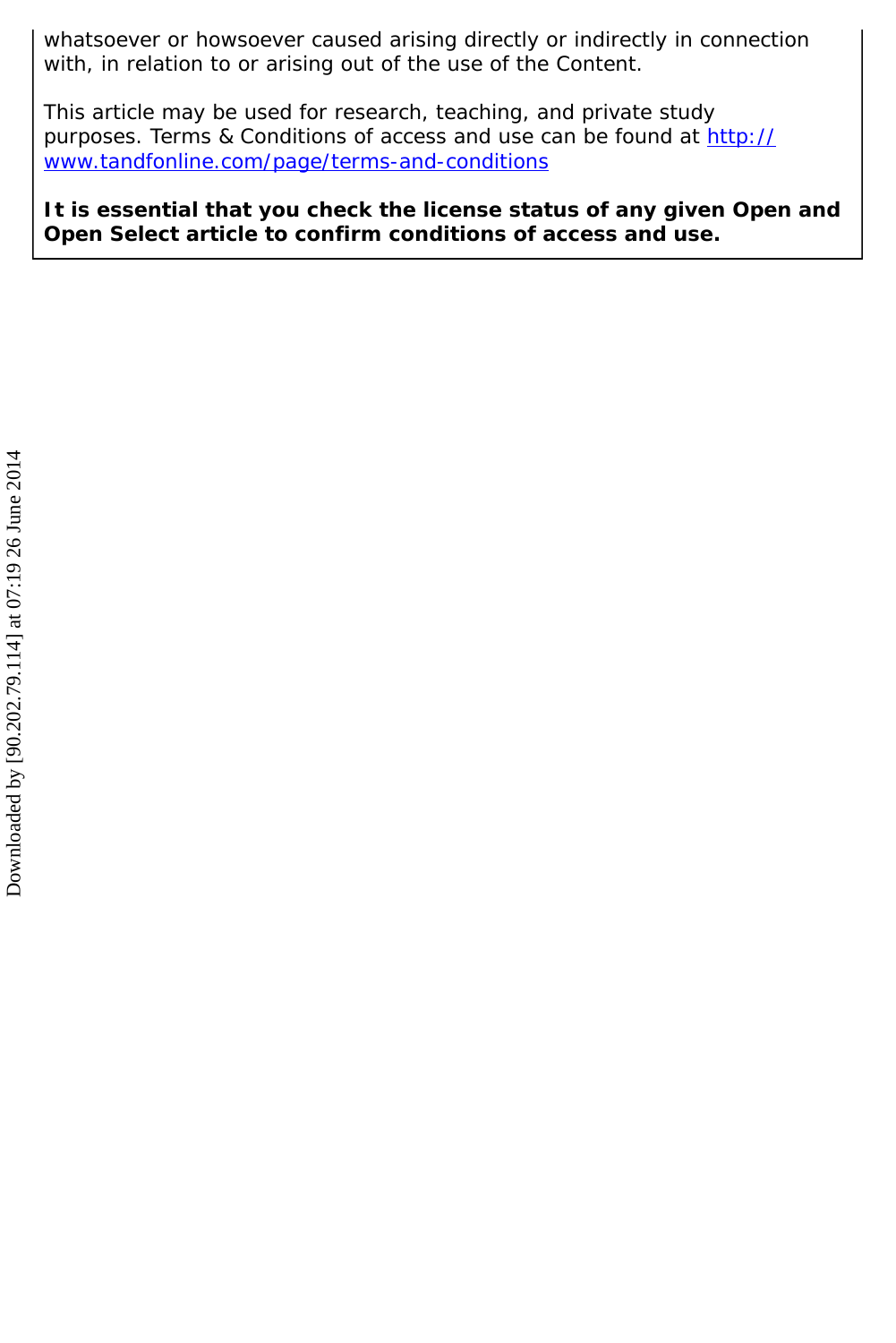# LEARNING AS RESEARCHERS AND TEACHERS: THE DEVELOPMENT OF A PEDAGOGICAL CULTURE FOR SOCIAL SCIENCE RESEARCH METHODS?

by DANIEL KILBURN, MELANIE NIND and ROSE WILES, University of Southampton

ABSTRACT: In light of calls to improve the capacity for social science research within UK higher education, this article explores the possibilities for an emerging pedagogy for research methods. A lack of pedagogical culture in this field has been identified by previous studies. In response, we examine pedagogical literature surrounding approaches for teaching and learning research methods that are evident in recent peer-reviewed literature. Deep reading of this literature (as opposed to systematic review) identifies different but generally complementary ways in which teachers of methods seek to elucidate aspects of the research process, provide hands-on experience and facilitate critical reflection. At a time when the advancement of research capacity is gaining prominence, both in the academy and in reference to the wider knowledge economy, this paper illustrates how teachers of methods are considering pedagogical questions and seeks to further stimulate debates in this area.

Keywords: social science research methods education, research capacity, pedagogic culture, student-centred learning

### 1. INTRODUCTION

Social research methods are taught at all levels of higher education and across a wide range of disciplinary, institutional and national contexts. As well as constituting the tools of the trade for empirical social science, the capacity to engage with and undertake research is increasingly referred to in policy rhetoric on the academic knowledge economy. This capacity demands a combination of theoretical understanding, procedural knowledge and mastery of a range of practical skills. The teaching and learning of research therefore poses significant challenges. Yet despite the teaching of research techniques and methodologies across most social science programmes, including education, this teaching has arguably occupied a marginal position in the concerns of university faculty and students alike. While there is a growing range of published resources on teaching and learning of research methods, particularly textbooks and web resources, recent surveys of the literature suggest that research on this topic remains limited in its

This is an Open Access article distributed under the terms of the Creative Commons Attribution License (http:// creativecommons.org/licenses/by/3.0/), which permits unrestricted use, distribution, and reproduction in any medium, provided the original work is properly cited. The moral rights of the named author(s) have been asserted. http://dx.doi.org/10.1080/00071005.2014.918576

http://www.tandfonline.com

ISSN 0007-1005 (print)/ISSN 1467-8527 (online)

<sup>© 2014</sup> The Author(s). Published by Taylor & Francis.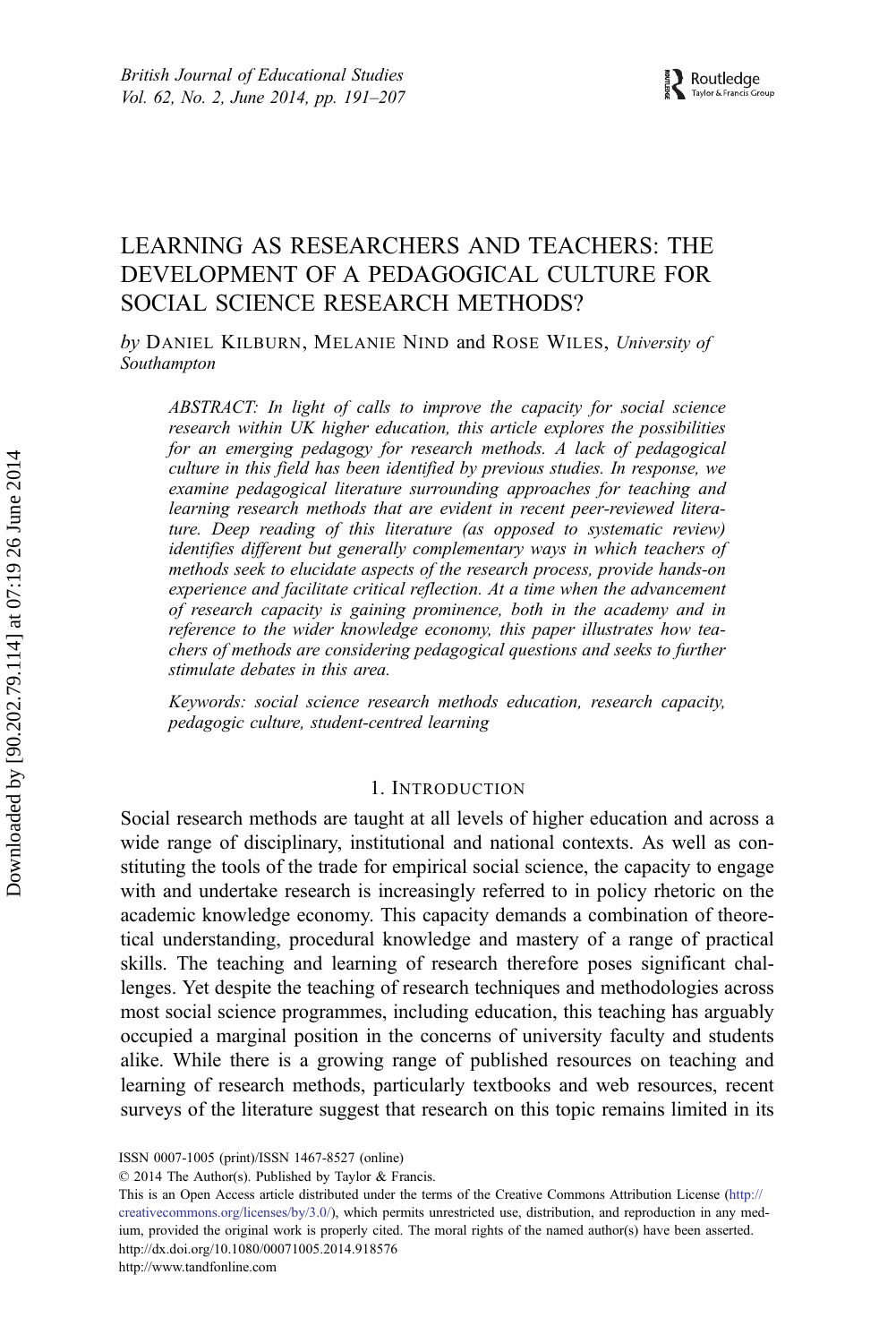scope to inform teaching practice (Earley, [2014;](#page-16-0) Wagner *et al.*, [2011\)](#page-18-0). Writing from the perspective of methods teachers and researchers involved with a national programme to advance capacity in social science research methods in the United Kingdom, we explore what insights we may glean into how methods teachers approach their craft from an emerging pedagogical literature on both qualitative and quantitative research methods.

A recent systematic review of a decade's worth of academic literature since 1997 identified a lack of 'pedagogical culture' in the form of debate, investigation and evaluation concerning how research methods are taught and learnt (Wagner et al., [2011\)](#page-18-0). The scope of most publications was found to be confined to narrow disciplinary or methodological boundaries, with little dialogue around overarching concerns and a lack of research-based insights. This review's authors therefore concluded that the literature offered little guidance for current or prospective methods teachers. An even more extensive synthesis of the research in this field painted a similar picture of a literature based largely on insights from particular instructors, courses or institutions (Earley, [2014\)](#page-16-0). Despite identifying common themes surrounding learners' characteristics, course content and teaching approaches, this review concluded that the literature contributes little on how students actually learn research methods. As a result, methods teachers are left to 'rely on a network of peers, scattered research literature, and much trial-anderror' for developing their practice (Earley, [2014](#page-16-0), p. 2). This paper responds to the conclusions of these reviews by seeking to appraise what, if anything, we can glean about the pedagogy surrounding research methods from the contemporary research literature. We recognise that there are research methods textbooks with their own implicit pedagogical assumptions, but as these are not explicitly positioned as guidance for methods teachers and do not claim a basis in pedagogical research we confine our review to papers on the teaching of research published in peer-reviewed journals and conference proceedings.

This article deploys a different approach from the systematic review literature in this field, by presenting a thematic qualitative exploration of the literature since 2007 (when Wagner *et al.* [[2011](#page-18-0)] concluded their decade-long review). As predominantly qualitative researchers, we maintain that a close reading of the reviewed literature can provide richer insights than those derived in the syntheses to date. We have included 24 published papers that focus on how teachers seek to facilitate the learning of research skills and capacities amongst undergraduate, postgraduate and early-career learners in a range of contexts. The focus of this research is on formal teaching and instructional activities, rather than on selfdirected learning from methods texts or other resources. We begin by introducing the context and challenges facing the teaching of research methods in the United Kingdom and internationally. Following a brief outline of our methodological approach, we then present the findings of our analysis of the literature and explore the various student-centred approaches that published papers indicate teachers are adopting in response to the challenges of teaching research. We conclude this new pedagogical overview by discussing the implications of what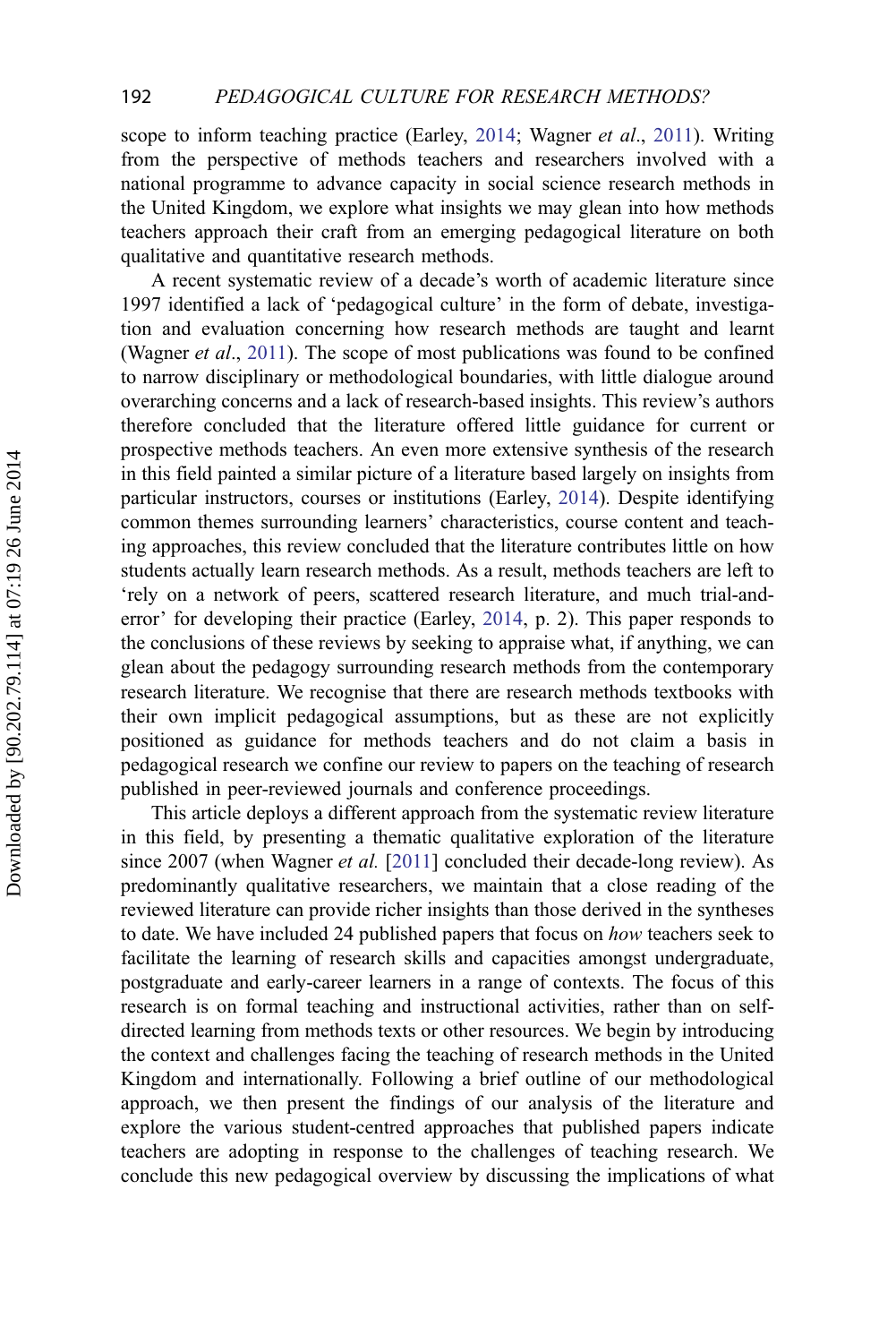we argue is an emerging pedagogical dialogue articulated in the body of journal publications on the teaching and learning of social science research methods.

## 2. FROM POLICY TO PEDAGOGY

The British Academy ([2013,](#page-18-0) p. 10), writing on behalf of the UK's major scientific research funders, recently warned that as 'research becomes an ever more global enterprise, the UK cannot afford to be complacent about its reputation as world leader'. Equipping learners with the skills to undertake high-level research is essential to meeting these challenges, yet – as the rhetoric continues – there is a continued risk that deficits in research capacity will manifest themselves at all levels of higher education. MacInnes ([2012\)](#page-17-0) argues that undergraduates may lack the level of 'literacy' required to understand the results of commonly used techniques for analysing data. Equally, argue Savage and Burrows ([2007\)](#page-17-0), taught postgraduate or research students may lack sufficiently broad knowledge to critically engage with research based on methodologies they do not use themselves. Even amongst those at more advanced stages of academic career, there is a recognised need to build on foundational methods training to develop the advanced research skills required to navigate a changing landscape of research opportunities and demands (Moley *et al.*, [2013\)](#page-17-0). Equipping individuals with the skills required to keep abreast of an increasingly competitive global knowledge economy for social research appears as an increasing priority for UK research funders, as reflected in initiatives by the Economic and Social Research Council, the Nuffield Foundation, the British Academy and the Higher Education Academy.

Concerns regarding the relationships between higher education, methodological training and research capacity are not confined to the United Kingdom. Across the Atlantic, anxieties regarding the potential of doctoral graduates to contribute towards research-led knowledge economies are creating 'a shift from a hitherto almost exclusive focus on *research* to one of *training*' (Boud and Lee, [2008,](#page-16-0) p. 20; emphasis added). Debates surrounding research capacity in US social sciences include explicit reference to the need to prioritise advanced quantitative training in response to the challenge of so-called big data (National Science Foundation, [2011\)](#page-17-0). Similarly, the European Union's higher education reforms position advanced research capacity, especially in the context of doctoral training, as key for both the economic and social development of Member States (Kottmann, [2011\)](#page-17-0). In Australia, the opportunity for undergraduates to undertake a research project as part of an additional year of 'honours' study has been identified as a means of 'fast tracking' graduates into research careers (Shaw et al., [2011\)](#page-18-0). More broadly, the notion of an 'undergraduate research experience' is now well-established in the science and technology disciplines (where in the United States it takes the form of research-intensive summer schools or internships). Efforts to mobilise teaching and training in order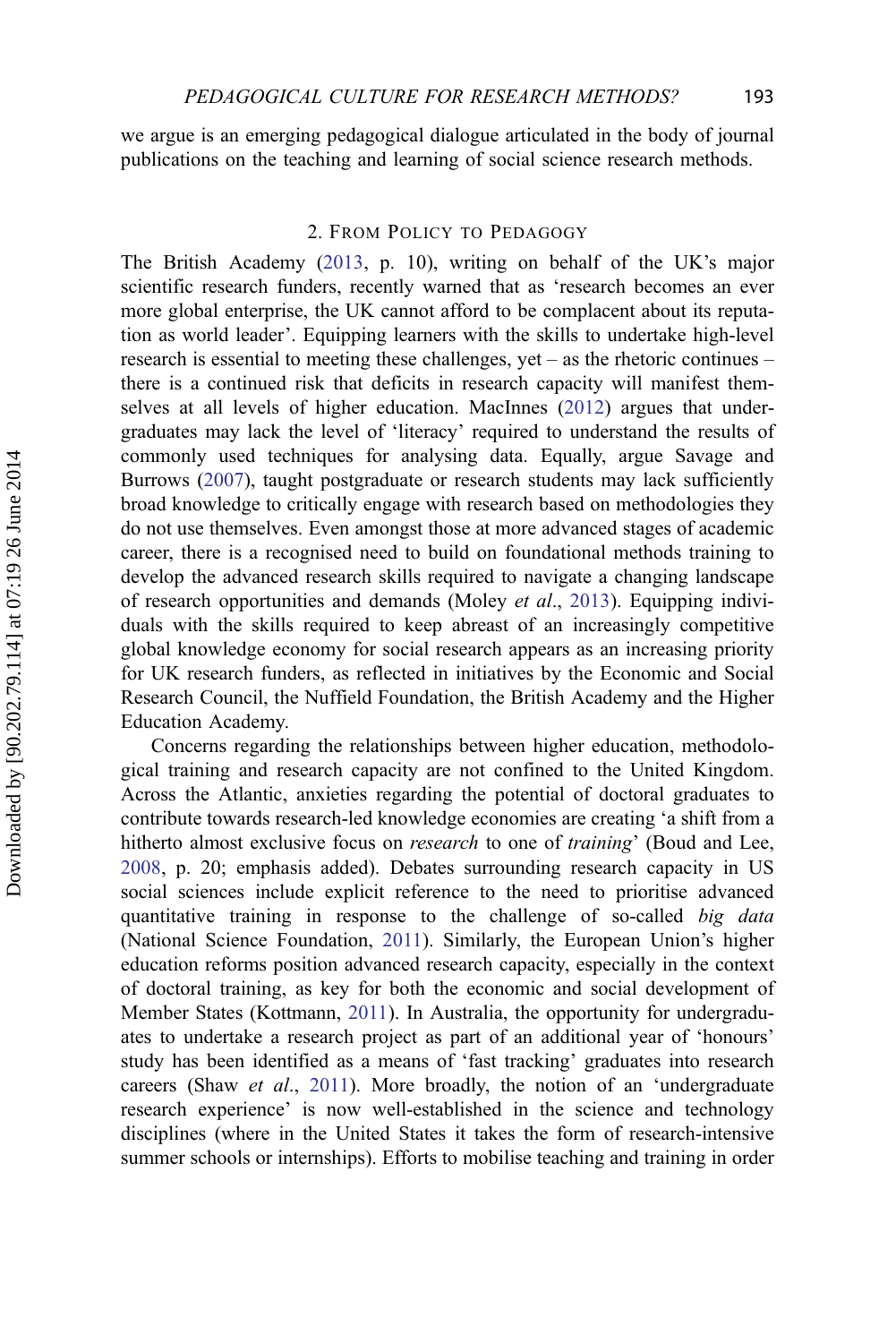to build researchers' capacity in response to perceived changes in the demands of a 'research economy' therefore extend beyond UK social science.

Whatever position one takes on the current rhetoric, the challenges facing efforts to develop methodological skills within higher education are wide-ranging and inescapable. Learner qualities and motivations play a part; with few undergraduate students actively seeking careers in academia, many arguably see little value in learning skills perceived as relevant only to their discipline of study (Preissle and Roulston, [2009\)](#page-17-0). Additional challenges arise in the form of anxiety or aversion towards quantitative methods (Baloglu and Zelhart, [2003\)](#page-16-0). In the United Kingdom, this problem arguably begins earlier in the educational life course, with fewer than one-quarter of those students applying for social science degrees having studied mathematics beyond the age of 16 (MacInnes, [2012](#page-17-0)). Some students therefore view components of their methodological learning as contingent on mathematical tasks for which they feel ill-prepared (Williams et al., [2008\)](#page-18-0). Another threat to students' motivation stems from so-called credentialism, because success on a degree course is rarely contingent on good grades from a methods component. Lastly, student diversity poses additional pedagogical challenges, for example, of culturally diverse conceptions of what constitutes research, or varied levels of confidence and competence among students learning in a second or third language (Galliers and Huang, [2012](#page-16-0)).

The circumstances outlined above bring challenges to the formal teaching and learning of research methods beyond those arising from the characteristics of the subject matter, which poses its own issues. As Hammersley argues:

The task of teaching research methods […] is not the transmission of a body of knowledge, or the drilling of students in the use of techniques, but rather a matter of helping them to build up relevant knowledge and capabilities, and to develop the necessary intellectual virtues. [\(2012](#page-17-0), p. 2)

This requires a balance between theoretical knowledge and practical skills. However, a recent survey of US graduate students found that the majority of teaching was delivered through 'traditional' instructional techniques that 'relegate the student to a non-participant status' (Strayhorn, [2009,](#page-18-0) p. 120). UK observers have expressed similar concerns that methods learning predominantly involves 'mastering a limited range of technical skills largely divorced from the context in which those skills may be applied' (MacInnes, [2012](#page-17-0), p. 2). This issue reflects the (metaphorical) tension between acquisition and participation (Sfard, [1998](#page-17-0)). While lecture and class-based teaching remains important for providing insights into the theoretical and technical aspects of research practice, over-reliance on knowledge transmission presents 'an idealised and misleading picture of the research process, [...] which ignores the messy and uncertain reality' (Hammersley, [2012,](#page-17-0) p. 3). Providing learners at all stages of their academic careers with a practical understanding of a diverse range of methodological approaches together with knowledge of their epistemological foundations presents considerable pedagogical challenges. Next, we discuss three perspectives on how teachers are responding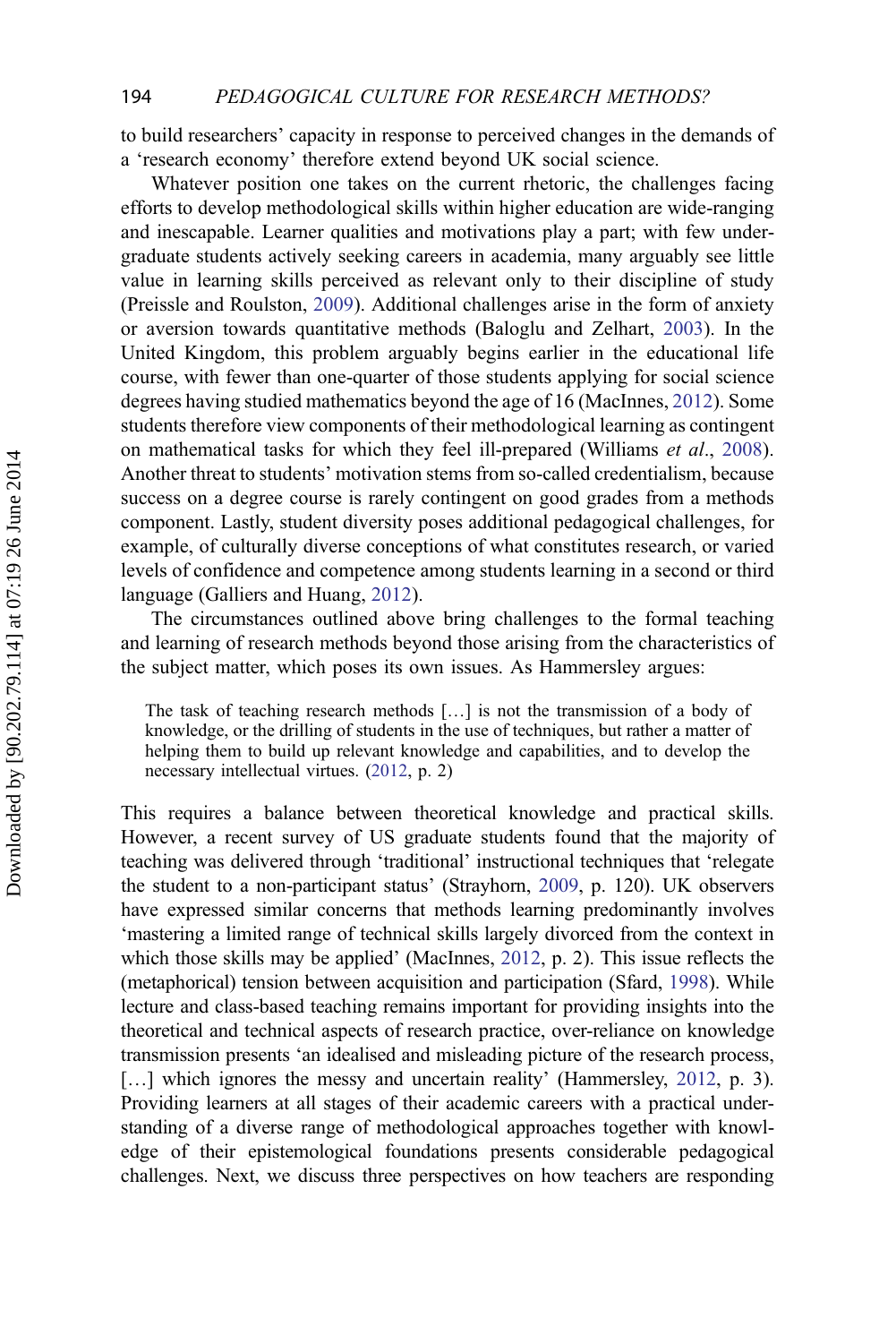to these challenges identified from our analysis of the emerging research literature on the teaching and learning of research methods.

#### 3. METHODOLOGICAL APPROACH

To elucidate the nature of emerging research-informed pedagogical knowledge in the teaching of research methods, we undertook a comprehensive qualitative review of publications since 2007 (when Wagner et al. [\[2011\]](#page-18-0) concluded their decade-long review). We sought to identify all peer-reviewed outputs on the teaching and learning of social research methods from 2007 to 2013 (including peer-reviewed conference proceedings and edited book chapters). Searching primarily involved the ISI Web of Knowledge bibliographic database due to its broad coverage and facility to tailor the search to the social sciences. The following terms were incorporated into a 'high sensitivity' search (Barnett-Page and Thomas, [2009](#page-16-0)): ("research methods" OR methodology OR qualitative OR quantitative OR "mixed methods") AND (teaching OR learning OR education OR training OR "capacity building").

Over 800 titles were identified and hand searched to identify those which focused on the teaching of research methods specifically. The bibliographies and lists of received citations of relevant papers identified through the ISI search were also cross-referenced to identify additional relevant publications. From this process we identified a pool of 66 publications relating to the teaching of research methods. A number of these sources were then excluded because they did not offer insights into how methods were taught – the gap in the literature identified by Earley ([2014\)](#page-16-0) – and focused instead on topics such as learner attributes. The majority of the outputs selected comprised teachers' reflections on their own practice, which while limited in research terms nevertheless say something about knowledge in this field that is being authoritatively articulated.

This process resulted in 24 papers being selected for further exploration/analysis (see Table 1). A broad conception of social science was taken, which included disciplines beyond the traditional confines of social science but in which social research methods are being taught. These papers reflected a balance between the teaching of qualitative and quantitative methods (although none discussed mixed methods), with some focusing on the broader principles of research design. There was also a balance between sources focusing on undergraduate and taught postgraduate learners; only two sources focused on doctoral learning, which does not adequately represent the significance of methodological training in many postgraduate research programmes. Perhaps the most notable feature of this literature is its focus on North American contexts, suggesting that teachers of research from other countries, including the United Kingdom, have been less forthcoming in publishing research or reflections on the teaching of research.

A close reading of these sources was undertaken to garner insights into how methods teaching was conceived of, enacted and reflected upon by practitioners. This was more in keeping with academic reading traditions of thematic analysis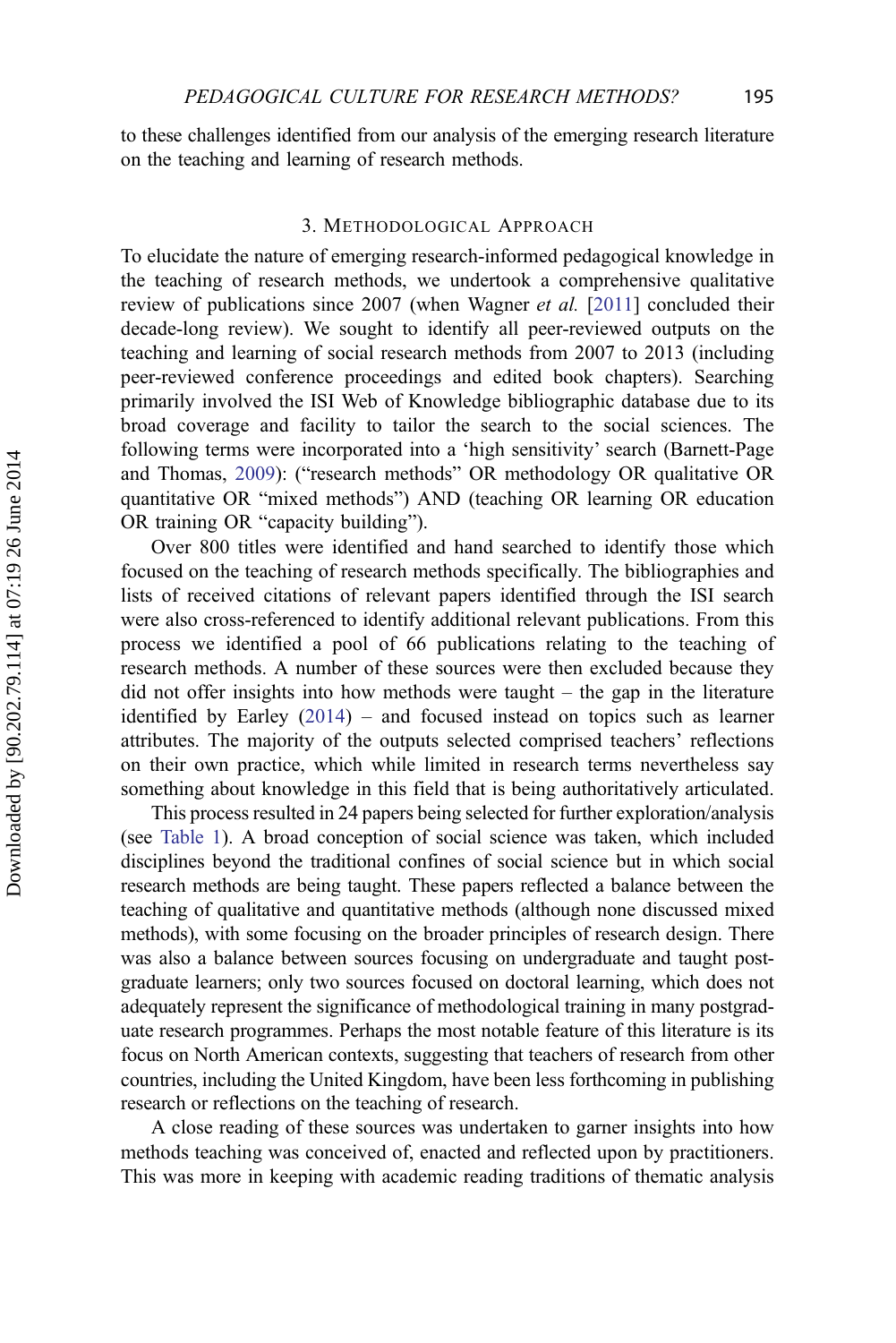| is an estate                   |
|--------------------------------|
| くこく                            |
| $\ddot{\phantom{0}}$<br>рц     |
| Ĭ<br>ī                         |
| i<br>I                         |
| į<br>l                         |
|                                |
| ,<br>,<br>,<br>,<br>,<br><br>, |

| Reference                                                                                                                                                                                                                                                                            | Country                                                                                             | Discipline                                                                                                                                           | Learners                                                                                                                                 | Methods taught                                                                                                                            |
|--------------------------------------------------------------------------------------------------------------------------------------------------------------------------------------------------------------------------------------------------------------------------------------|-----------------------------------------------------------------------------------------------------|------------------------------------------------------------------------------------------------------------------------------------------------------|------------------------------------------------------------------------------------------------------------------------------------------|-------------------------------------------------------------------------------------------------------------------------------------------|
| (2009)<br>(2010)<br>(2007)<br>Adeney and Carey (2009)<br>Aguado (2009)<br>Burkley and Burkley (200<br>Camille Peres et al. (2)<br>Carifio and Erikson (2)<br>Cox (2012)<br>DeLyser (2008)<br>DeLyser et al. (2012)<br>Dinauer (2012)<br>Dousay et al. (2012)<br>Dousay et al. (2012) | Jnited Kingdom<br>USA<br><b>BSA<br/>BSA</b><br>BSA<br>USA<br>USA<br>USA                             | <b>Business Studies</b><br><b>Business Studies</b><br>Psychology<br>Geography<br>Geography<br>Education<br><b>Statistics</b><br>Politics<br>Politics | Jndergraduate<br><b>Jndergraduate</b><br>Jndergraduate<br>Jndergraduate<br>Undergraduate<br>Master's<br>Master's<br>Master's<br>Master's | Quantitative<br>Quantitative<br>Quantitative<br>Quantitative<br>Quantitative<br>Quantitative<br>Qualitative<br>Qualitative<br>Qualitative |
| (2012)<br>(2011)<br>Galliers and Huang $(2012)$<br>Gönül and Solano $(2013)$<br>Hsiung $(2008)$<br>Keenan and Fontaine $(2012)$<br>Leston-Bandeira $(2013)$<br>Roth $(2009)$                                                                                                         | <b>Jnited Kingdom</b><br>International<br><b>Internationa</b><br>Canada<br><b>JSA</b><br>USA<br>USA | Information Systems<br><b>Business Studies</b><br>Geography<br>Education<br>Education<br>Sociology<br>Politics                                       | Undergraduate<br>Undergraduate<br>Master's<br>Doctoral<br>Doctoral                                                                       | Research in general<br>Quantitative<br>Qualitative<br>Qualitative<br>Qualitative<br><b>Both</b><br><b>Both</b>                            |
| Ryan et al. (2014)<br>Saldaña (2009)<br>Schulze (2009)<br>Shaw et al. (2011)<br>Smith and Mattinez-Moyano (2012)<br>Thien (2009)<br>Waite (2011)                                                                                                                                     | Jnited Kingdom<br>South Africa<br>Australia<br>$\Box$ anada<br>USA<br>USA<br>USA<br>USA             | Theatre Studies<br>Public Affairs<br>Geography<br>Education<br>Education<br>Education<br>Politics                                                    | Research practitioners<br>Undergraduate<br>Undergraduate<br>Master's<br>Master's<br>Master's<br>Master's<br>Master's                     | Research in general<br>Research in general<br>Quantitative<br>Qualitative<br>Qualitative<br>Qualitative<br>Qualitative<br><b>Both</b>     |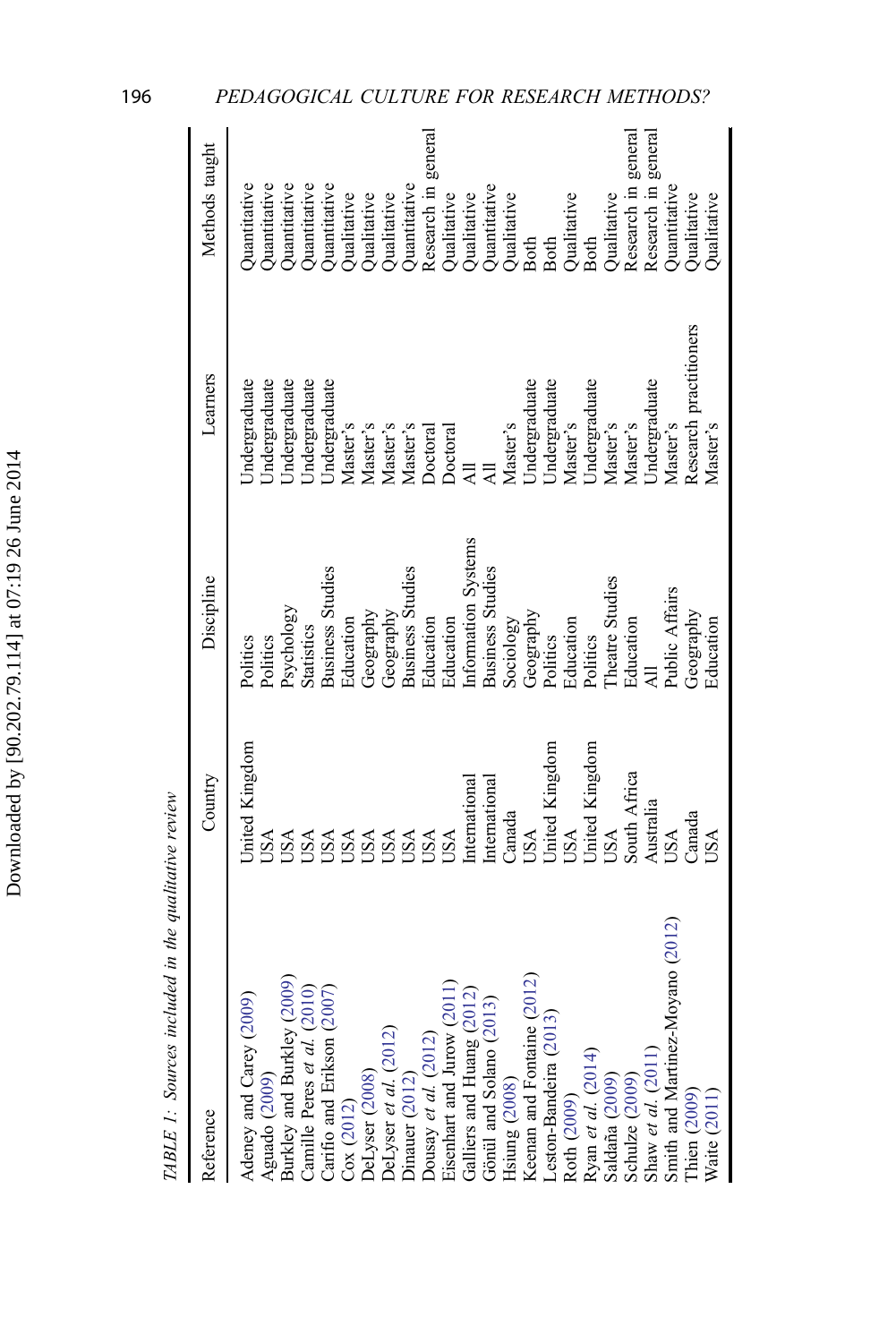than with the often-criticised, mechanistic mapping, key-wording and data extraction associated with systematic review (Nind, [2006\)](#page-17-0). Hence our analysis was based on rigorous, qualitative reading of the texts rather than systematic categorisation of their content. This sort of qualitative reviewing presents inherent challenges of extrapolating from narratives presented in different ways and with varying degrees of detail (Wiles et al., [2011\)](#page-18-0). Whilst all efforts were made to faithfully represent the authors' perspective, our analysis is invariably subject to a degree of interpretation and inference such that the ideas presented below should be taken as our own. We reflect further on the implications of the potential limitations of this method in the discussion.

# 4. FINDINGS: APPROACHES TO TEACHING AND LEARNING

Approaches to teaching and learning were discussed across the 24 papers, in terms of: the challenges associated with particular methods (and/or methods in general); practical responses to these challenges in the design and delivery of methods teaching; and in some cases, the influence of particular theories or perspectives on learning. More broadly, our analysis suggested that the teaching approaches discussed in the literature mirrored three complementary and inter-related pedagogical goals: the first goal sought to make the research process visible by actively engaging students in the aspects of the methods at hand; the second sought to facilitate learning through the experience of conducting research; and the third sought to encourage critical reflection on research practice.

#### Making Research Visible

Approaches to teaching and learning research generally share the aim of 'making the research process visible' by grounding learners' understanding of otherwise abstract principles or concepts (Keenan and Fontaine, [2012,](#page-17-0) p. 228). Facilitating 'active learning' was discussed in the literature as one response to this aim. Active learning is broadly defined as 'any teaching method which gets students actively involved', as opposed to instructional approaches that rely on didactic modes of knowledge transmission (Keyser, [2000,](#page-17-0) p. 35). This may take the form of engaging students in practical or problem-based tasks in which they are encouraged to practice, experiment and engage with the topic. Active learning can be construed as a theory in that it has 'evolved certain principles about the nature of teaching and learning', although it is more widely used as a means of categorising teaching approaches that emphasise student-centred learning (Kane, [2004,](#page-17-0) p. 276). While the language of 'active learning' was only used in some of the papers we reviewed (Dousay et al., [2012;](#page-17-0) Keenan and Fontaine, 2012; Camille Peres et al., [2010](#page-16-0); Leston-Bandeira, [2013](#page-17-0)), there was a broad consensus around the need to balance knowledge transmission with the use of exercises or examples which help to illustrate aspects of the research process for both qualitative and quantitative methods.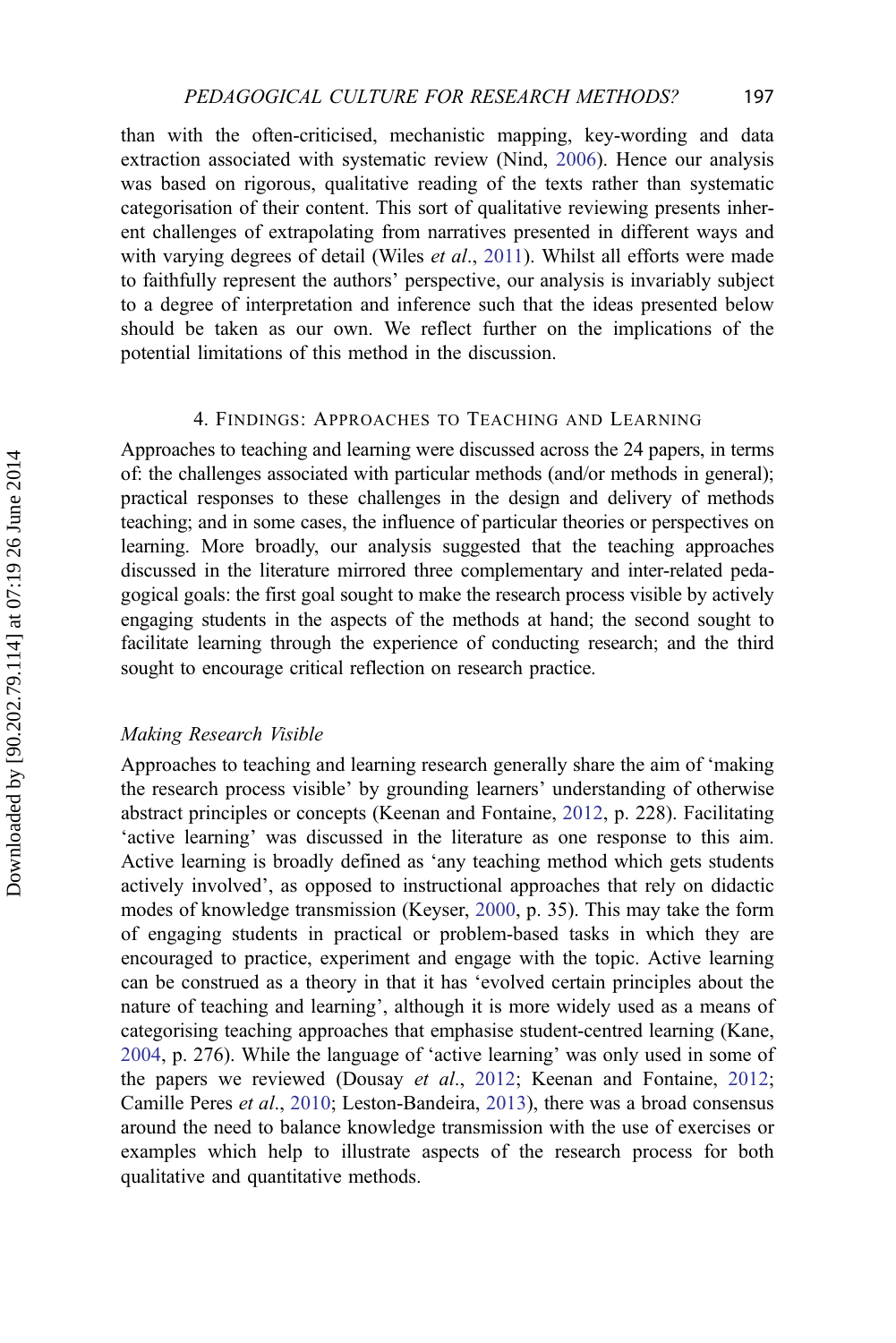#### 198 PEDAGOGICAL CULTURE FOR RESEARCH METHODS?

In the teaching of quantitative analysis, the use of exercises designed to actively engage students constitute nigh on a pedagogical orthodoxy. Examples in the literature range from interactive simulations of statistical concepts (Camille Peres *et al.*, [2010\)](#page-16-0), to exercises in which outputs from quantitative research are critically appraised (Schulze, [2009\)](#page-17-0) or to sessions in which students undertake analyses of practice datasets using relevant software packages (Smith and Martinez-Moyano, [2012](#page-18-0)). The use of examples, metaphors or vignettes to communicate concepts or approaches is discussed as one way of engaging learners in lecture-based teaching of quantitative research (Carifio and Erikson, [2007\)](#page-16-0). Computer-based demonstrations or live simulations offer a more sophisticated means of illustrating abstract statistical concepts and 'bringing them alive' in the classroom (Smith and Martinez-Moyano, [2012,](#page-18-0) p. 123). Hands-on exercises can then be used to engage learners in different approaches, helping to develop intuitive understanding of the underlying concepts and build confidence in the processes involved (Camille Peres et al., [2010](#page-16-0)). However, the literature also revealed some debate over how best to deploy these techniques (beyond what may seem more obvious to most teachers). Some advocate a query-first approach, in which enquiry-based learning takes place before (or as part of) the explanation of foundational concepts (Camille Peres *et al.*, [2010\)](#page-16-0), where others emphasise the need to always provide students with prior conceptual explanations (Smith and Martinez-Moyano, [2012](#page-18-0)).

Teachers of qualitative methods also use active learning as a means of making the research process visible. In one instance, scenes from feature films were used to demonstrate epistemological, methodological and procedural aspects of qualitative research that would otherwise have relied on didactic instruction (Saldaña, [2009](#page-17-0)). A similar example, albeit not tailored solely to qualitative research, deployed clips from the *Mythbusters* documentary series to illustrate principles of research inquiry (Burkley and Burkley, [2009](#page-16-0)). In another case, audio 'podcasts' were produced – in the form of recorded interviews in which academics discussed their own methodological approaches – which then formed the basis of critical evaluation assignments undertaken by students (Ryan et al., [2014](#page-17-0)). While these examples relate to the teaching of general research principles, one author also discusses a hands-on exercise that made inventive use of playing cards to allow students to specifically explore the multiple ways in which qualitative data might be coded (Waite, [2011](#page-18-0)). Exercises such as these appear to offer pedagogic potential for developing learners' skills and confidence. However, questions have been raised as to how far examples that simulate aspects of the research process adequately reflect real data or real-world social scientific contexts (Hammersley, [2012](#page-17-0)). More established approaches, such as group discussions, were also cited as affording students equally valuable opportunities for iteration, collective reinforcement and feedback from peers and instructors (Keenan and Fontaine, [2012\)](#page-17-0). As one teacher of qualitative methods also reminds us, 'an emphasis on methods and techniques cannot replace a simultaneous understanding of methodologies, epistemologies and theoretical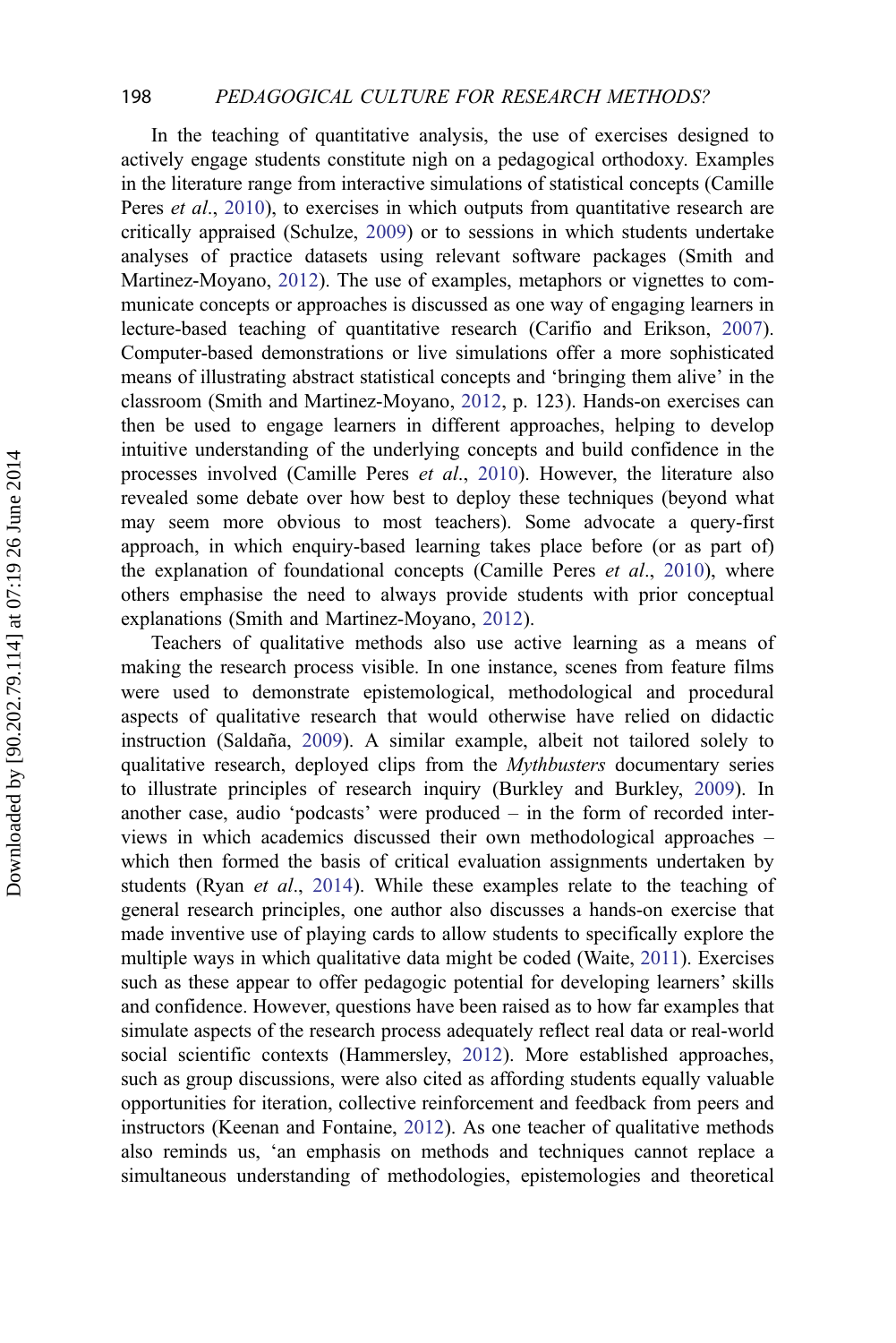foundations' – suggesting an important and complementary role for lectures, reading and written assignments (DeLyser, [2008](#page-16-0), p. 235).

Active learning using online resources is also increasingly evident, particularly for quantitative methods (Tishkovskaya and Lancaster, [2012](#page-18-0)). Web-based resources are often utilised to complement classroom-based learning, and virtual learning environments offer opportunities for student engagement. In the case of one undergraduate methods course, a discussion forum hosted on a virtual learning environment elicited 227 comments from students just on the topic of devising research questions (Leston-Bandeira, [2013\)](#page-17-0). Web-based tutorials, collaborative wikis (in which students co-create content) and instructional videos are also used to complement face-to-face learning, albeit with the caveat that such content should be critically evaluated as part of the course design process (Gönül and Solano, [2013](#page-17-0)). In addition to blended forms of web-based and face-to-face learning, the teaching of research methods on entirely online courses may also make use of exercises designed to facilitate active learning; for instance, in the form of online discussions or problem-solving activities (Schulze, [2009\)](#page-17-0). Regardless of the quality of the pedagogy, observers also warn of the challenges posed by online learning, including that students may miss the camaraderie of the classroom and struggle with reduced opportunities for face-to-face contact with teachers (Dinauer, [2012;](#page-16-0) Moley et al., [2013](#page-17-0)).

The use of exercises and techniques that help to make the research processes visible therefore appears integral to ensuring that 'a student-centred approach to learning thrives' (Keenan and Fontaine, [2012,](#page-17-0) p. 226). The decision to teach methods through student-centred approaches appears as an intuitive response to teachers' knowledge of how their students learn particular methods and are deployed as part of a range of instructional strategies. However, this may require an additional investment of time. As Keenan and Fontaine [\(2012](#page-17-0), p. 233) conclude, 'if research methods are to be taught as an active and engaged process' then 'the timeframe within which students are expected to complete their work must be expanded'. The potential rewards may include opportunities for successive trial and error, exploration and discovery, and continuous real-time feedback, which arguably are key to avoiding anxiety and engaging students with the methods at hand (Gönül and Solano, [2013\)](#page-17-0).

# Learning by Doing Research

Providing students with first-hand experience of undertaking research in realworld contexts or using authentic empirical data constituted a second and related pedagogical approach within the literature. A number of the articles we reviewed advocate the value of 'learning by doing' (Aguado, [2009;](#page-16-0) DeLyser, [2008\)](#page-16-0) or 'experiential learning' in this regard (Galliers and Huang, [2012](#page-16-0)). Experiential learning has its theoretical antecedents in constructivist philosophies that emphasise 'the central role that experience plays in the learning process' (Kolb, [1984](#page-17-0), p. 20). In most respects, such experience is seen as a complementary component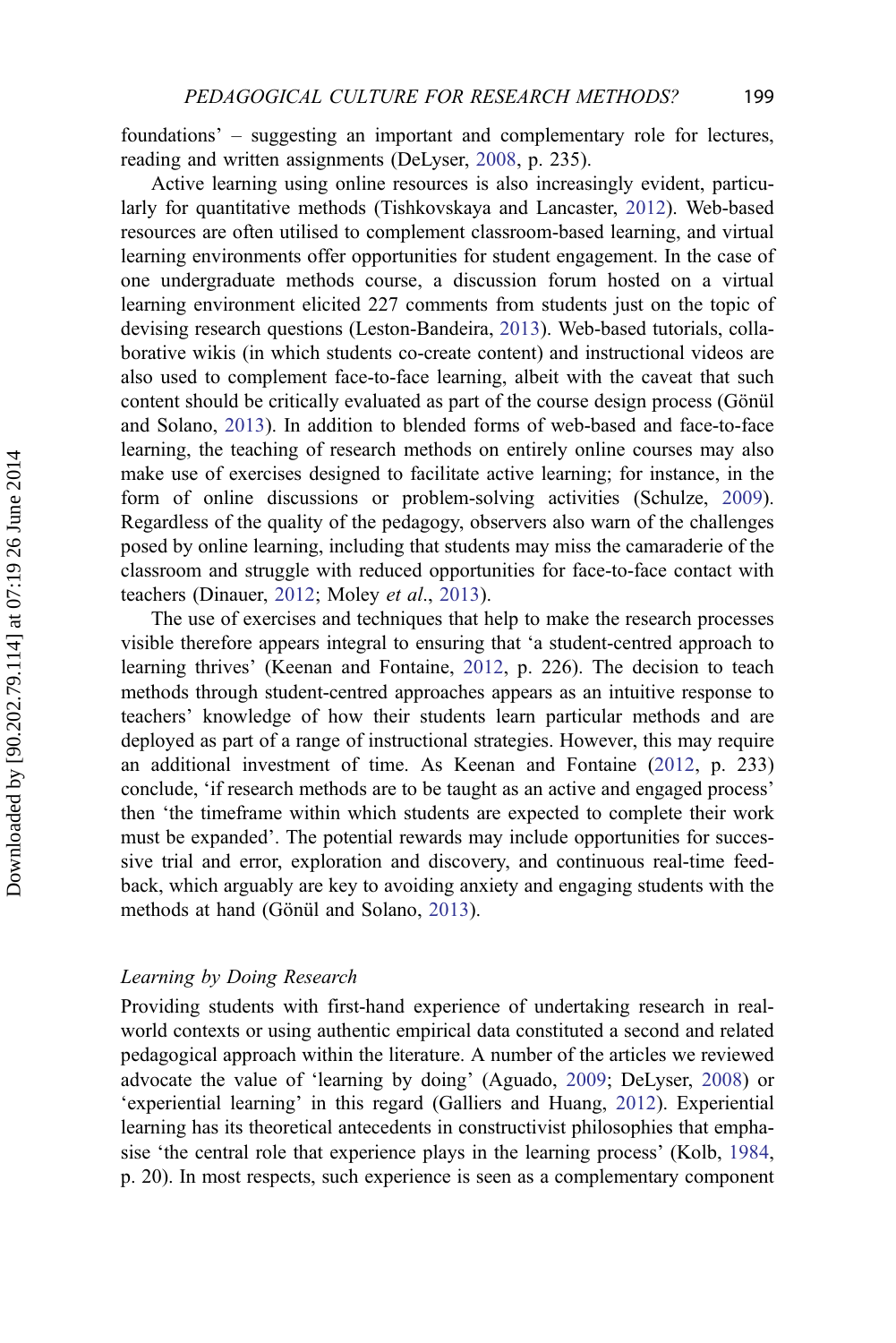of teaching within classroom contexts. Some teachers nonetheless argue that the tacit knowledge associated with certain aspects of research practice cannot be taught in abstraction (Hammersley, [2012](#page-17-0)), which poses additional challenges within formal education contexts (Galliers and Huang, [2012](#page-16-0)). As Bourdieu ([1992,](#page-16-0) p. 222) argues, exposing learners to the realities of social research therefore 'requires a pedagogy which is completely different from that suited to the teaching of knowledge':

… there is no better manner of mastering the fundamental principles of a practice – the practice of scientific research is no exception here  $-$  than by practicing it alongside a kind of guide or coach who provides assurance and reassurance, who sets an example and who corrects you by putting forth, *in situation*, precepts applied directly to the *particular case* at hand. (Bourdieu, [1992](#page-16-0), 222; original emphasis)

A feel for the game of research, he concludes, is better gained through an approach more akin to academic supervision or apprenticeship 'in the field' than to knowledge transmission within the classroom.

Some teachers argue that experience 'can help convey the work of qualitative research, the methodological decisions required to do such research well, and some of its potential rewards' (DeLyser *et al.*, [2012](#page-16-0), p. 18; original emphasis). As such, they may seek to place real research experience at the centre of students' learning and design courses around 'an array of research endeavours and practical experiences' similar to those they might encounter in real research projects (DeLyser et al., [2012](#page-16-0), p. 20). This could involve students conducting interviews, transcribing and coding them, and analysing and reporting the data as part of their written assessment. Teachers of quantitative methods have also discussed the value of providing students with experiences of data gathering. In one example, a 'learning by doing' method involving administering student-designed surveys was developed to illustrate the 'challenges of operationalisation' associated with political science research (Aguado, [2009,](#page-16-0) p. 256). Conducting analyses of relevant data from existing social surveys, such as the Eurobarometer or British Social Attitudes surveys, has been reported as a means of situating the learning of quantitative methods within contemporary examples that are relevant to students' disciplines (Adeney and Carey, [2009](#page-16-0)). However, this also presents practical challenges, as these data must be 'cleaned', 'impeccably coded' and intuitively labelled so as to be made 'manageable and user-friendly for a novice data analyst' (Adeney and Carey, [2009,](#page-16-0) p. 199). Teachers thereby use first-hand research experience both to develop and hone learners' skills and to provide insights into the challenge of various research techniques.

An experiential approach may also afford learners the opportunities to undertake more sustained work on a research project. This is seen by some as the 'signature pedagogy' for qualitative research (Eisenhart and Jurow, [2011](#page-16-0), p. 701). Students may be expected to undertake an independent research project, individually or in a group, culminating in a report of the research. Such exercises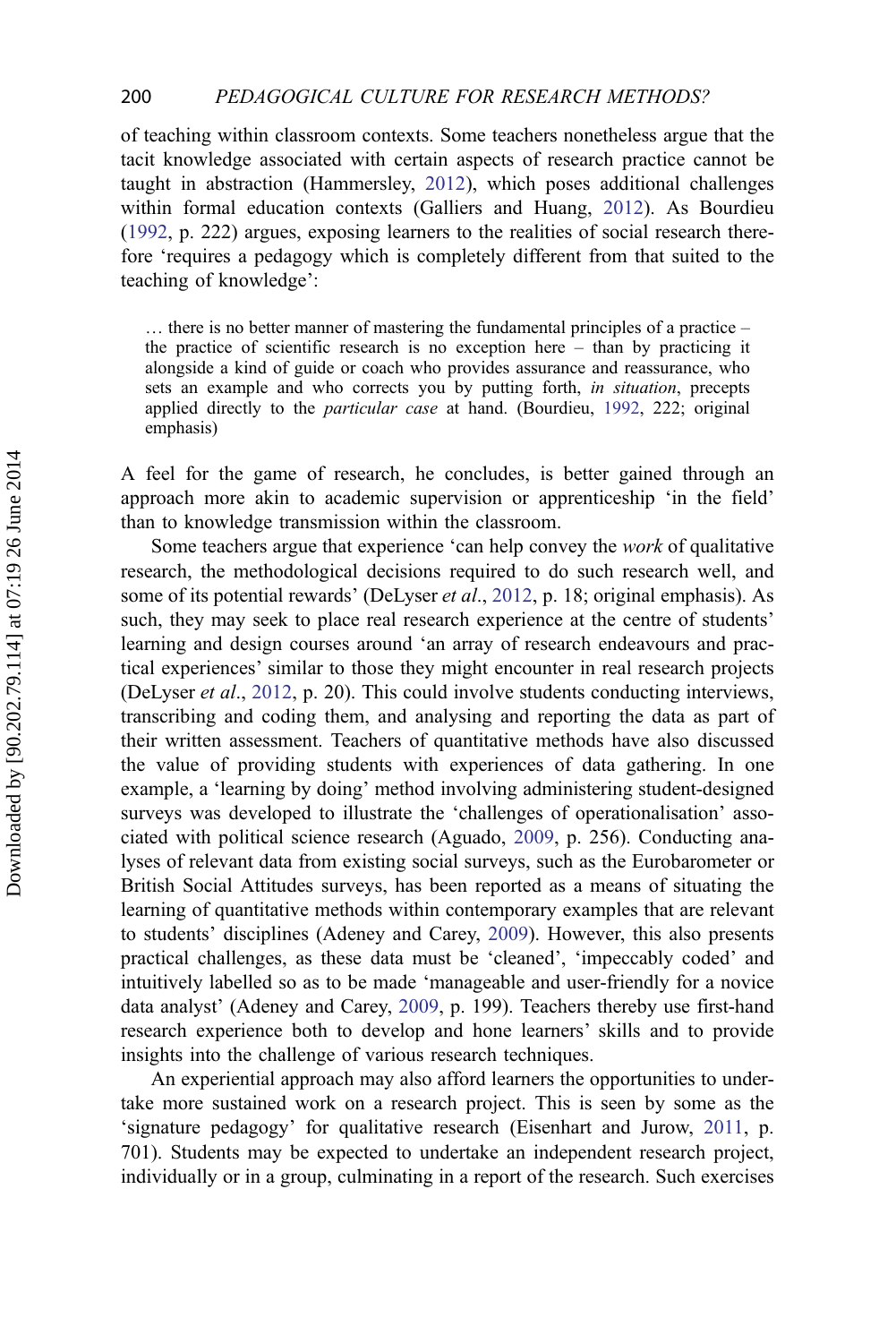may still seek to avoid the practical, pedagogical and ethical issues presented by a 'just do it' approach, whereby students are immersed in the field with little training or supervision (DeLyser, [2008](#page-16-0), p. 235). Thus, apprenticeship-type models are preferred, whereby students work alongside or under the supervision of more experienced researchers (Roth, [2009](#page-17-0)). In one particularly ambitious example, education doctoral students were involved in a collaborative action research project involving academics, local schools and community groups (Eisenhart and Jurow, [2011\)](#page-16-0). Students' participation as researchers progressively increased during the course of this project, providing them with opportunities to act, receive feedback from experts and share their findings with the research teams and with the community. Teachers also reported on the use of 'innovative forms of assessment' designed to allow undergraduate students to 'choose their own research questions, deduce their own hypotheses and choose which data sets to work on' (Adeney and Carey, [2009,](#page-16-0) p. 199). Undertaking a research project is believed to improve students' perceived preparedness for research later in their careers (Shaw et al., [2011](#page-18-0)). However, logic would suggest that experiential learning of research cannot take place in isolation and that students will also attend classes and lectures and be supervised while undertaking project work (Dousay et al., [2012\)](#page-16-0).

#### Reflection on the Research Process

A further pedagogical approach evident across some of the literature involves facilitating learning in which students reflect upon their own attitudes towards and experiences of learning and/or conducting research. In learning theory, 'reflective practice' has been used to denote the opposite of practices that rely solely on technical or procedural knowledge (Schon, [1983\)](#page-17-0). In turn, a conceptualisation of learning as reflexive places additional emphasis on learners' own critical stance. To conceive of the learning of research methods as reflexive may involve learners reflecting critically upon their research practice, on the methods they are being taught and on the socio-cultural context within which learning is taking place. Once again, the language of reflexivity was used only in a small number of the papers we reviewed (DeLyser, [2008;](#page-16-0) DeLyser *et al.*, [2012](#page-16-0); Thien, [2009\)](#page-18-0), although approaches that encouraged reflection on the research process as part of students' learning were discussed more widely.

Accounts of reflexive practice in the teaching and learning of research methods were largely confined to qualitative approaches. Indeed, some teachers even describe encouraging reflexivity in the learning of qualitative research with the intention of helping their students to recognise and challenge positivist norms or assumptions (Cox, [2012](#page-16-0)). Similarly, reflexivity also sought to encourage students to recognise the role of identity or embodied practices (Thien, [2009\)](#page-18-0). In these cases, reflexive learning is intended to 'guide students in examining and documenting their personal assumptions and subjectivities while they navigate the processes of framing research questions, conducting field work, and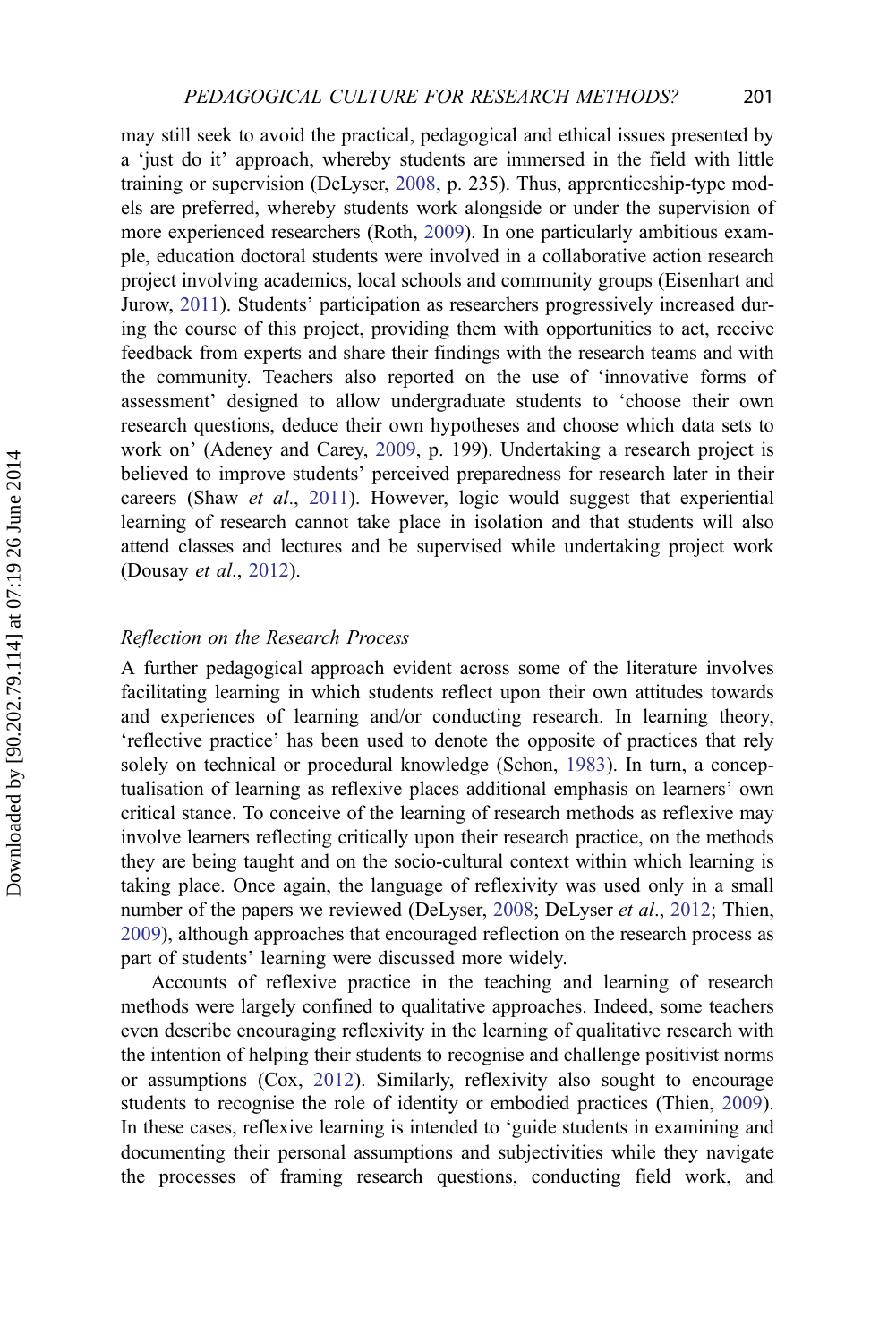presenting findings' (Cox, [2012,](#page-16-0) p. 133). Students were also encouraged to direct their critical reflections towards the methods being taught (Thien, [2009](#page-18-0)). As Bourdieu ([1992,](#page-16-0) p. 249) argues, the novice social researcher is caught in a 'double bind' between learning the methodological tools of their trade and questioning their validity, which creates a 'peculiar antimony of the pedagogy of research' whereby 'it must transmit both tested instruments of construction of reality' as well as 'an inclination to question ruthlessly those instruments'. Many traditional instructional techniques such as class discussions or essays may foster such a critical methodological disposition. In other cases, teachers have utilised more novel techniques, such as informal surveys of learners' attitudes (Thien, [2009\)](#page-18-0) or forms of auto-biographical writing (DeLyser, [2008](#page-16-0)).

Students may also be encouraged to adopt a reflective stance towards their own conduct as researchers, especially when exploring ethnographic or narrative methods (DeLyser et al., [2012\)](#page-16-0). This often involves some form of self-reflexive writing on aspects of the research process; the challenges or difficulties they encountered; how these differed from prior expectations; how the task could have been done differently; and how the conduct of the research might impact on the analysis or writing up (adapted from DeLyser *et al.*, [2012](#page-16-0), p. 21). Students may also be encouraged to deploy particular ways of thinking, such as reversing their positionality and considering situations from alternative standpoints by examining the use of language, the symbolism of non-verbal communication, or the role of action, interaction and embodiment in the research process (Hsiung, [2008\)](#page-17-0). The writing itself may take the form of memos (Cox, [2012](#page-16-0)), journals and diaries (DeLyser et al., [2012\)](#page-16-0) or field notes (Thien, [2009\)](#page-18-0). Learners'self-reflexive writing can also provide teachers with rare insights into students' (pre)conceptions, anxieties or motivations as novice researchers. In one notable development of students' reflective practice, the teacher went as far as to co-author an article on the teaching and learning of research methods for a major peer-reviewed journal with nine of her students (DeLyser et al., [2012\)](#page-16-0). While reflexive writing typically requires students to pay critical attention to their own research practice, instructors have also found innovative ways of using existing interview data to explore how positionality, tension and sensitivity play out in the research of others (Hsiung, [2008](#page-17-0)).

A complementary, reflexive teaching strategy may be to deploy forms of group discussion for airing underlying assumptions, sharing experiences or critically appraising research practice(s) (Cox, [2012](#page-16-0)). Bourdieu [\(1992](#page-16-0), p. 218) begins his famous Paris seminar on reflexive sociology with a request that participants discuss their own research with complete candour, stating that: 'Nothing is more universal and universalisable than difficulties. Each of us will find considerable comfort in discovering that a good number of the difficulties that we attribute to our own idiosyncratic awkwardness or incompetence are universally shared'.

Incorporating forms of self-reflexivity into the teaching of research may thus provide a useful basis or stimulus for the sharing of research experiences,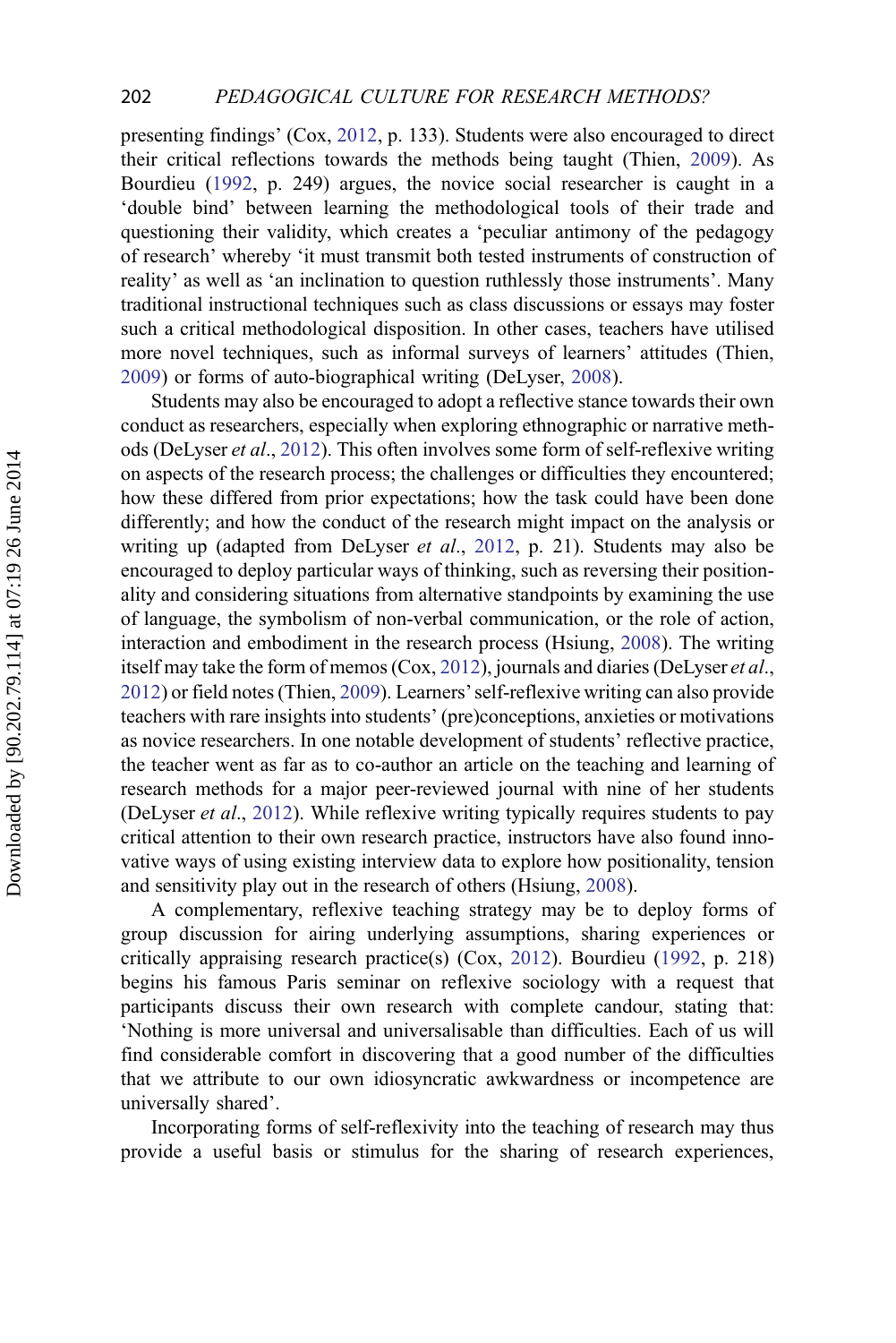whether on the part of teachers or learners. More broadly, fostering a critical and reflective disposition towards methods is arguably an important aim of methodological learning in itself. That said, such approaches do not purport to replace more 'traditional' modes of instruction, especially in cases where training in foundational skills or capacities is required, such as learning to use a software package or to conduct a form of statistical modelling. However, forms of reflection on action may still prove useful in airing and helping to alleviate students' uncertainties or anxieties over their competence with these technical research skills (Dinauer, [2012](#page-16-0)).

## 5. TOWARDS A PEDAGOGY FOR RESEARCH METHODS?

Literature reviews such as this article inevitably have their limitations, in that they are dependent on the comprehensiveness of the review; any systematic search approach may still fail to identify all potentially relevant papers because some relevant papers may not be indexed in ways that allow the search criteria used to identify them. This review, not atypically, was restricted to papers written in English, thus excluding pedagogical insights from non-English-speaking countries. Papers from North American academics dominated the review, both limiting and distorting the conclusions that can be drawn. However, given the international nature of social science research methods, and the global movement of students and academics across the western world, we nevertheless suggest that, with caution, inferences can be drawn. While published reports of practice and practice-related research may not reflect the realities or full extent of pedagogic practice, this review nevertheless indicates an articulated knowledge about pedagogical practices in social research methods of a particular and potentially influential sub-set. Analysis of these recently published papers provides important insights into the practices and the emerging pedagogical knowledge base for research methods.

Our findings are presented and discussed here as a response to the findings of recent systematic reviews, which have indicated substantive gaps in this literature surrounding the 'how to' of teaching research (Earley, [2014](#page-16-0); Wagner et al., [2011](#page-18-0)). We have identified a small corpus within the literature that is characterised by thoughtful and well-informed reflections on the part of teachers who have translated their experiences of the teaching and learning of research methods into an emerging – even burgeoning – body of pedagogical knowledge for our field. Within this diverse literature, we argue that it is possible to discern a number of pedagogical approaches relating to student-centred goals for the learning of research. Engaging learners in the research process, providing hands-on experience and offering opportunities for critical reflection constitute important complementary and overlapping elements of this formally articulated pedagogy. We do not argue that these approaches constitute designs from which methods learning might be derived, but rather that they merely reflect the possibilities of the various roles, practices and affordances through which the learning of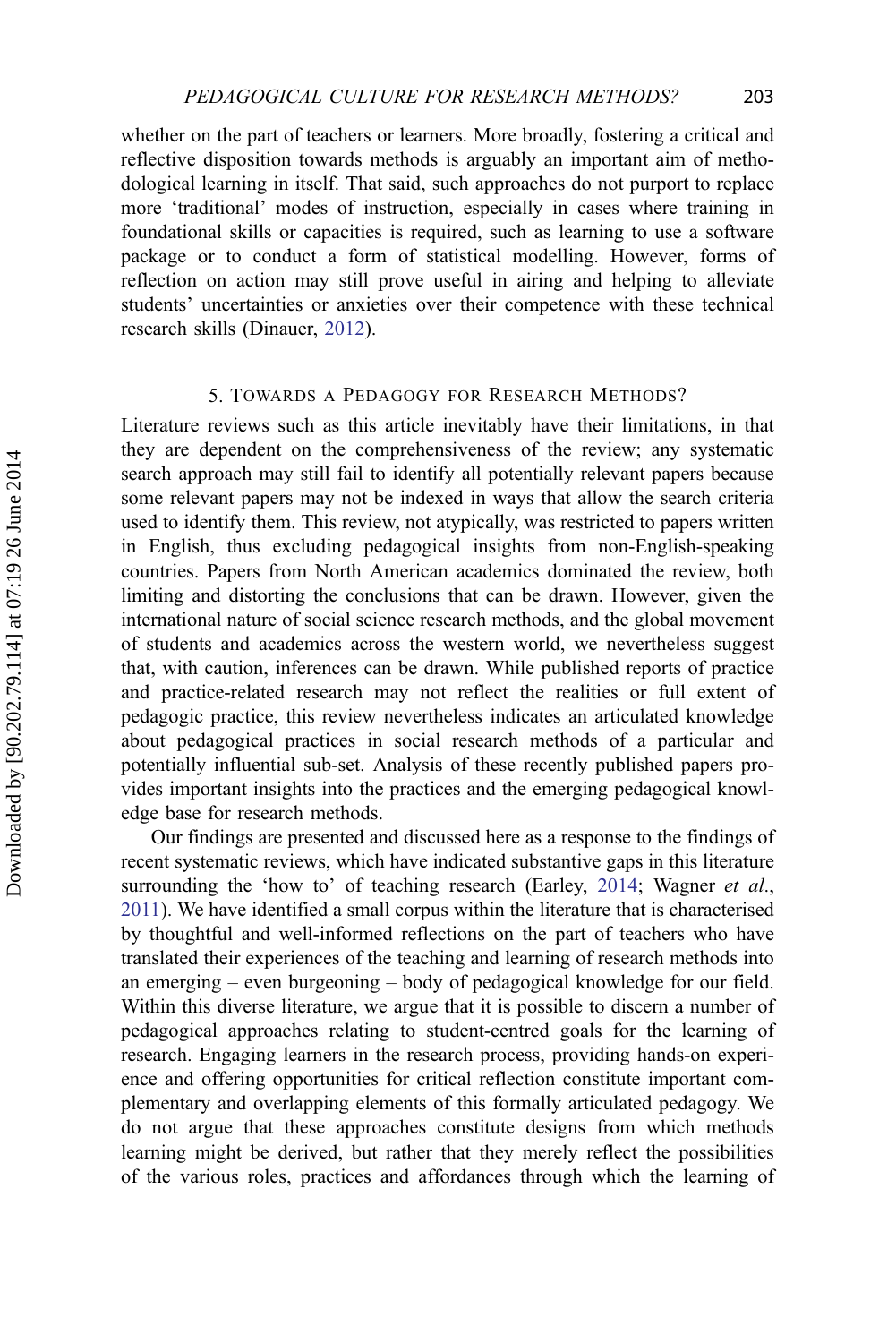research might be negotiated (Wenger, [1998\)](#page-18-0). The value of this sort of pedagogical knowledge therefore lies in its affordances for stimulating dialogue surrounding teaching practice in light of the insights gained from the experiences of others who have sought to respond to similar challenges and opportunities.

A question remains as to whether this growing literature also constitutes evidence of a 'pedagogical culture' for research methods, as characterised by 'the exchange of ideas within a climate of systematic debate, investigation and evaluation' (Wagner *et al.*, [2011,](#page-18-0) p. 75). On this benchmark, perhaps we still have some considerable way to go. There remains little evidence of systematic debate, whether in the form of cross-citations within the literature or dialogue between disciplinary or methodological contexts. There also remains little evidence of a 'substantial research base' (Wagner et al., [2011,](#page-18-0) p. 85), whether in terms of empirical investigation beyond practitioners' reflections on particular courses or of contexts. These are important aspects of pedagogical scholarship in our field, which we should work to address as teachers, practitioners and researchers. More encouragingly, some of the gaps in the literature that Wagner et al. [\(2011,](#page-18-0) pp. 82–85) identify do appear to be gaining attention. The interdisciplinary nature of the pedagogical approaches we outline above suggest that this literature holds increasing potential to inform audiences beyond disciplinary boundaries. Teachers also appear to be paying increasing attention to the specifics of teaching and learning for particular research methods, approaches or techniques. Perhaps most importantly, they appear closely attuned to the diverse needs of their students, the ways in which they learn various aspects of research, and the teacher's own role in the teaching and learning process.

We therefore find cause for optimism regarding the state of pedagogical practice and enquiry relating to social science research methods, which we see as a welcome adjunct to the policy rhetoric of building research capacity. Within the cross-section of the literature we reviewed, considerable attention is being paid to the ways in which teaching and learning is structured, delivered and facilitated. The potential limitations of past orthodoxies in research methods teaching are being aired and, in response to learners' demands, methods teachers are innovating and experimenting with alternative approaches. Methods teachers are also developing conceptually or theoretically useful frames of reference when reflecting on their teaching practice. The literature we have examined contributes towards the beginnings of pedagogical dialogue that researchers, teachers and learners may begin to capitalise upon, cultivate and celebrate. These welcome discussions of largely student-centred pedagogies for research methods must now be accompanied by empirical research into how students conceive of, experience and apply their methodological learning in a range of contexts. The increased attention directed towards the teaching of research methods at the level of higher education governance constitutes both a cause and an opportunity to further our understanding of the relationships between policy, pedagogy and learning in this area.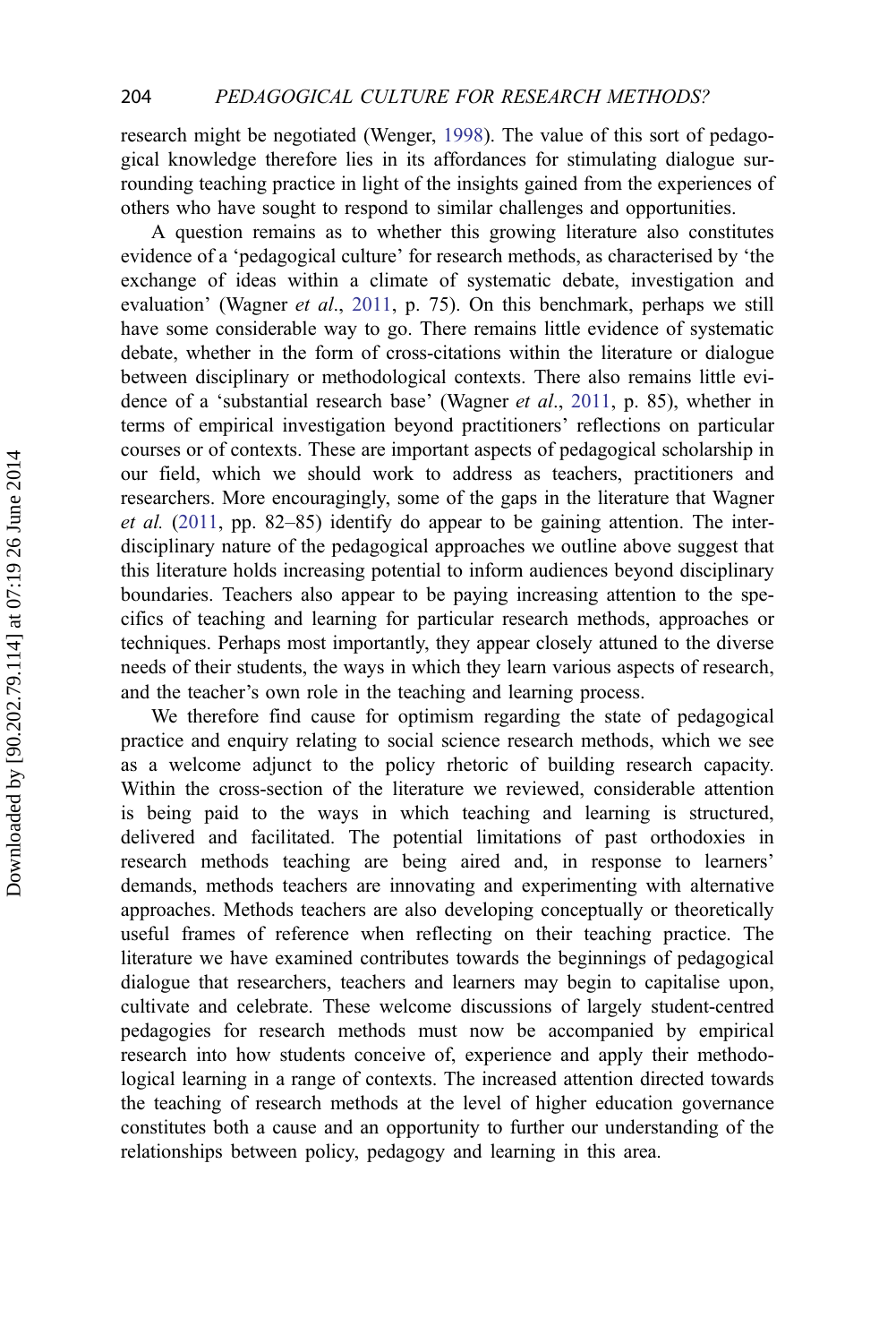#### 6. ACKNOWLEDGEMENTS

<span id="page-16-0"></span>This work was supported by the Economic and Social Research Council funded National Centre for Research Methods Hub [RES-576-47-5001-01].

## 7. REFERENCES

- Adeney, K. and Carey, S. (2009) Contextualising the teaching of statistics in political science, Politics, 29 (3), 193–200.
- Aguado, A. (2009) Teaching research methods: learning by doing, Journal of Public Affairs Education, 15 (2), 251–260.
- Baloglu, M. and Zelhart, P. (2003) Statistical anxiety: a detailed review, Pyschology and Education, 40, 27–37.
- Barnett-Page, E. and Thomas, J. (2009) Methods for the synthesis of qualitative research: a critical review. Unpublished National Centre for Research Methods (NCRM) Working Paper, NCRM Hub, University of Southampton.
- Boud, D. and Lee, A. (2008) Framing doctoral education as practice. In D. Boud and A. Lee (Eds) Changing Practices of Doctoral Education (Abingdon, Routledge), 10–25.
- Bourdieu, P. (1992) The practice of reflexive sociology (The Paris Workshop). In P. Bourdieu and L. Wacquant (Eds) An Invitation to Reflexive Sociology (Chicago, The University of Chicago Press), 217–260.
- Burkley, E. and Burkley, M. (2009) Mythbusters: a tool for teaching research methods in psychology, Teaching of Psychology, 36 (3), 179–184.
- Camille Peres, S., Lane, D. and Griggs, K. (2010) Using simulations for active learning: the query-first method in practice. Paper presented at the 8th International Conference on Teaching Statistics (ICOTS8), Ljubljana, 11–16 July 2010.
- Carifio, J. and Erikson, L. (2007) Towards a theory and view of teaching compressed and abbreviated research methodology and statistics courses, Journal of Social Sciences, 3 (4), 250–259.
- Cox, R. D. (2012) Teaching qualitative research to practitioner–researchers, Theory Into Practice, 51 (2), 129–136.
- DeLyser, D. (2008) Teaching qualitative research, *Journal of Geography in Higher* Education, 32 (2), 233–244.
- DeLyser, D., Potter, A. E., Chaney, J., Crider, S., Debnam, I., Hanks, G., Hotard, C. D., Modlin, E. A., Pfeiffer, M. and Seemann, J. (2012) Teaching qualitative research: experiential learning in group-based interviews and coding assignments, *Journal of* Geography, 112 (1), 18–28.
- Dinauer, L. (2012) Students so close, yet so far away: a case study and best practices for teaching research methods online. Paper presented at the 11th European Conference on Research Methods, University of Bolton, 28–29 June 2012.
- Dousay, T. A., Igoche, D. and Branch, R. M. (2012) Self-regulated learning as a foundational principle for a successful strategy in teaching educational research methods to Doctor of Philosophy students. In M. Orey, S. Jones and R. Branch (Eds) Educational Media and Technology Yearbook vol. (36) (New York, Springer), 23–36.
- Earley, M. (2014) A synthesis of the literature on research methods education, Teaching in Higher Education, 19 (3), 242–253.
- Eisenhart, M. and Jurow, S. (2011) Teaching qualitative research. In N. Denzin and Y. Lincoln (Eds) The SAGE Handbook of Qualitative Research (4th edn) (Thousand Oaks, CA, SAGE), 699–714.
- Galliers, R. D. and Huang, J. C. (2012) The teaching of qualitative research methods in information systems: an explorative study utilizing learning theory, European Journal of Information Systems, 21 (2), 119–134.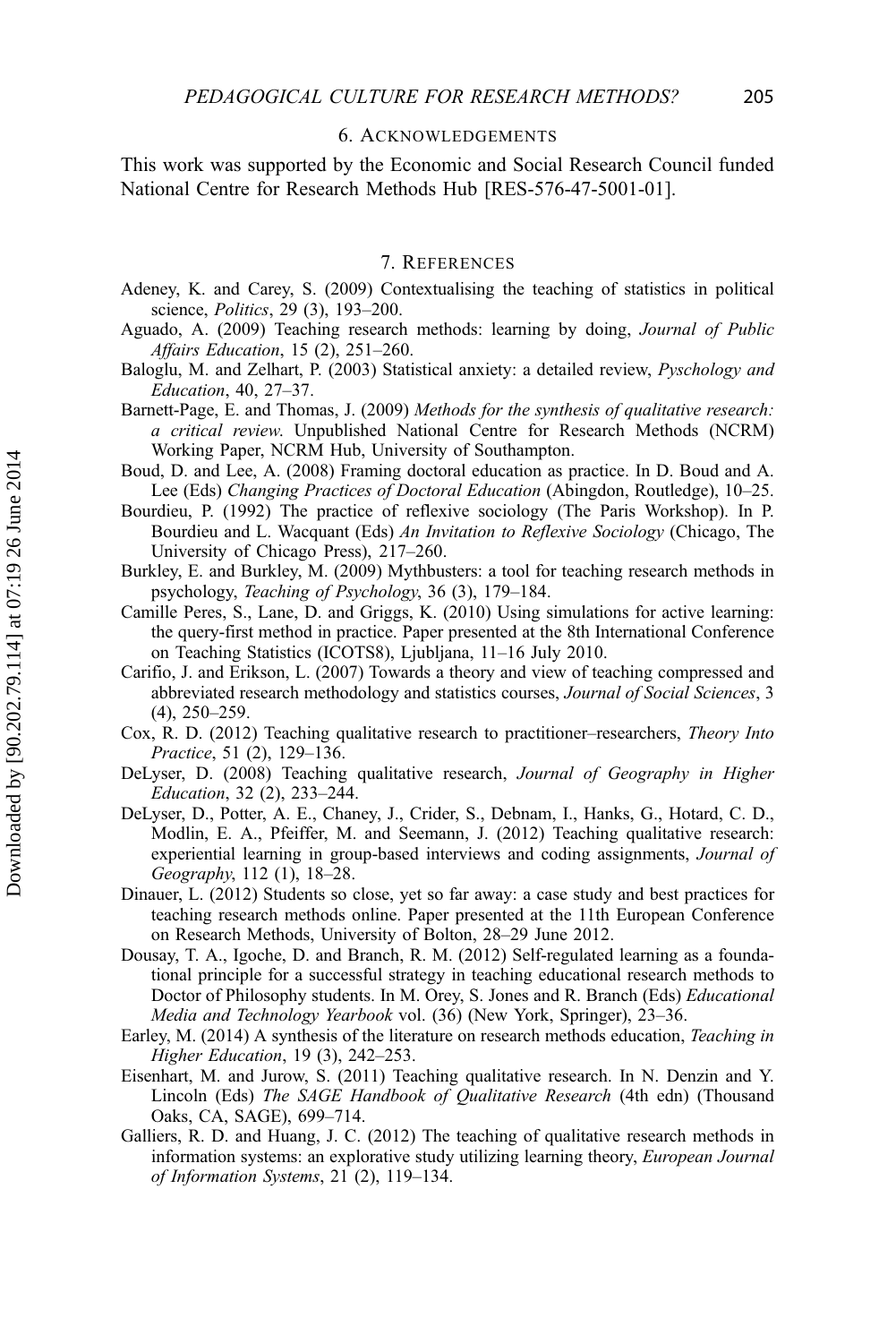- <span id="page-17-0"></span>Gönül, F. and Solano, R. (2013) Innovative teaching: an empirical study of computeraided instruction in quantitative business courses, Journal of Statistics Education, 21 (1), 1–22.
- Hammersley, M. (2012) Is it possible to teach social research methods well today? Discussion paper presented at HEA Social Sciences Teaching and Learning Summit: Teaching Research Methods, University of Warwick, 21–22 June 2012.
- Hsiung, P.-C. (2008) Teaching reflexivity in qualitative interviewing, Teaching Sociology, 36 (3), 211–226.
- Kane, L. (2004) Educators, learners and active learning methodologies, International Journal of Lifelong Education, 23 (3), 275–286.
- Keenan, K. and Fontaine, D. (2012) Listening to our students: understanding how they learn research methods in geography, Journal of Geography, 111 (6), 224–235.
- Keyser, M. (2000) Active learning and cooperative learning: understanding the difference and using both styles effectively, Research Strategies, 17 (1), 35–44.
- Kolb, D. (1984) Experiential Learning: Experience as the Source of Learning and Development (Englewood Cliffs, NJ, Prentice-Hall).
- Kottmann, A. (2011) Reform of doctoral training in Europe: a silent revolution? In J. Enders, H. de Boer and D. Westerheijden (Eds) Reform of Higher Education in Europe (Rotterdam, Sense Publishers), 29–44.
- Leston-Bandeira, C. (2013) Methods teaching through a discipline research-oriented approach, Politics, 33 (3), 207–219.
- MacInnes, J. (2012) Quantitative methods teaching in UK higher education: the state of the field and how it might be improved. Paper presented at the HEA Social Sciences Teaching and Learning Summit: Teaching Research Methods, University of Warwick, 21–22 June 2012.
- Moley, S., Wiles, R. and Sturgis, P. (2013) Advanced Research Methods Training in the UK: Current Provision and Future Strategies Unpublished National Centre for Research Methods (NCRM) Working Paper, NCRM Hub, University of Southampton.
- National Science Foundation (2011) Rebuilding the Mosaic: Fostering Research in the Social, Behavioural, and Economic Sciences (Arlington, VA, National Science Foundation Directorate for Social, Behavioral and Economic Sciences).
- Nind, M. (2006) Conducting systematic review in education: a reflexive narrative, London Review of Education, 4 (2), 183–195.
- Preissle, J. and Roulston, K. (2009) Trends in teaching qualitative research: a 30-year perspective. In M. Garner, C. Wagner and B. Kawulich (Eds) Teaching Research Methods in the Social Sciences (Farnham, Ashgate Publishing Group), 13–22.
- Roth, W. M. (2009) Apprenticeship: induction to research through praxis of method. In M. Garner, C. Wagner and B. Kawulich (Eds) Teaching Research Methods in the Social Sciences (Farnham, Ashgate Publishing Group), 111–118.
- Ryan, M., Saunders, C., Rainsford, E. and Thompson, E. (2014) Improving research methods teaching and learning in politics and international relations: a 'reality show' approach, *Politics*, 34 (1), 85–97.
- Saldaña, J. (2009) Popular film as an instructional strategy in qualitative research methods courses, Qualitative Inquiry, 15 (1), 247–261.
- Savage, M. and Burrows, R. (2007) The coming crisis of empirical sociology, Sociology, 41 (5), 885–899.
- Schon, D. A. (1983) The Reflective Practitioner: How Professionals Think in Action (New York, Basic Books).
- Schulze, S. (2009) Teaching research methods in a distance education context: Concerns and challenges, South African Journal of Higher Education, 23 (5), 992–1008.
- Sfard, A. (1998) On two metaphors for learning and the dangers of choosing just one, Educational Researcher, 27 (2), 4–13.